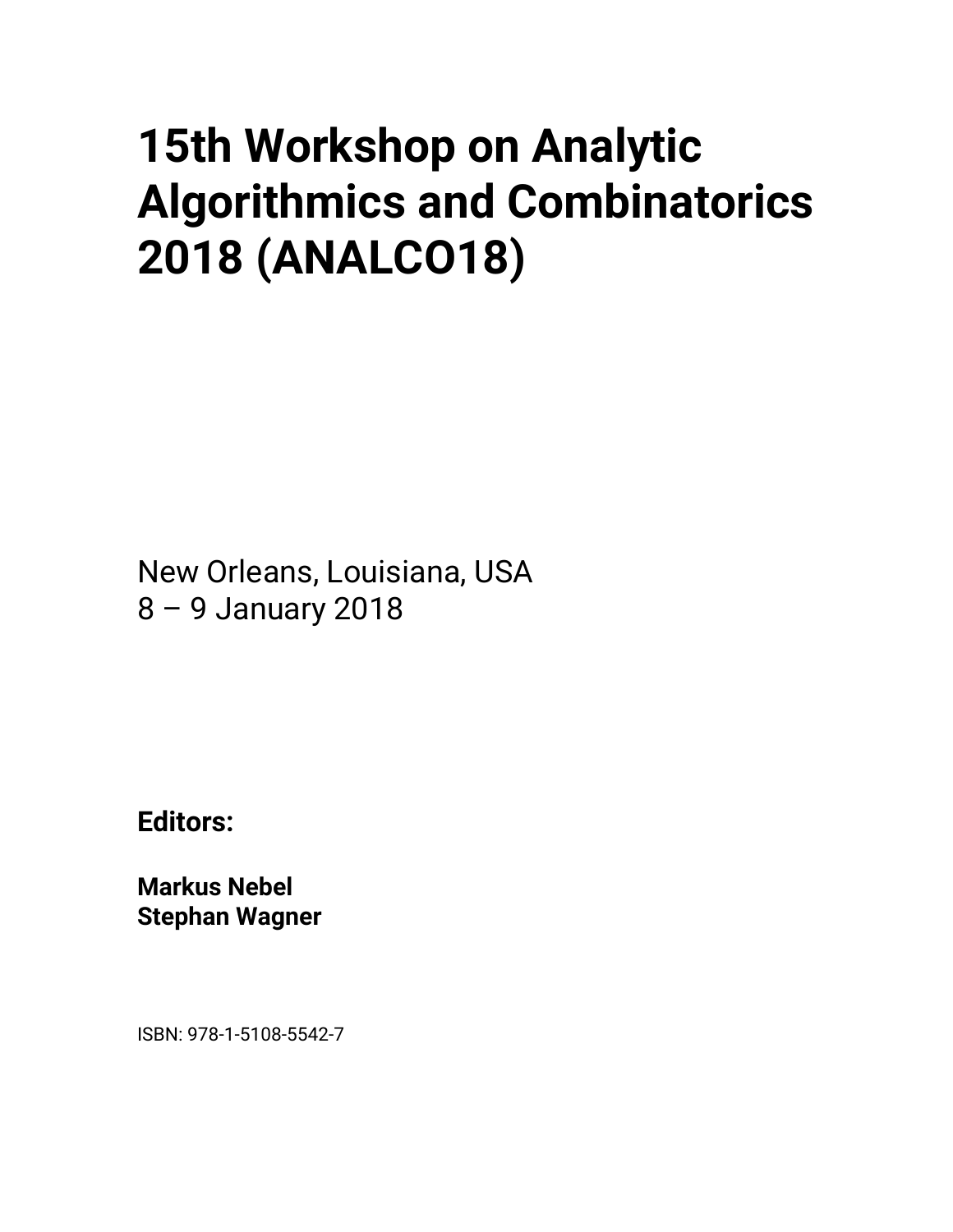**Printed from e-media with permission by:** 

Curran Associates, Inc. 57 Morehouse Lane Red Hook, NY 12571



**Some format issues inherent in the e-media version may also appear in this print version.** 

Copyright© (2018) by SIAM: Society for Industrial and Applied Mathematics All rights reserved.

Printed by Curran Associates, Inc. (2018)

For permission requests, please contact SIAM: Society for Industrial and Applied Mathematics at the address below.

SIAM 3600 Market Street, 6th Floor Philadelphia, PA 19104-2688 USA

Phone: (215) 382-9800 Fax: (215) 386-7999

siambooks@siam.org

## **Additional copies of this publication are available from:**

Curran Associates, Inc. 57 Morehouse Lane Red Hook, NY 12571 USA Phone: 845-758-0400 Fax: 845-758-2633 Email: curran@proceedings.com Web: www.proceedings.com